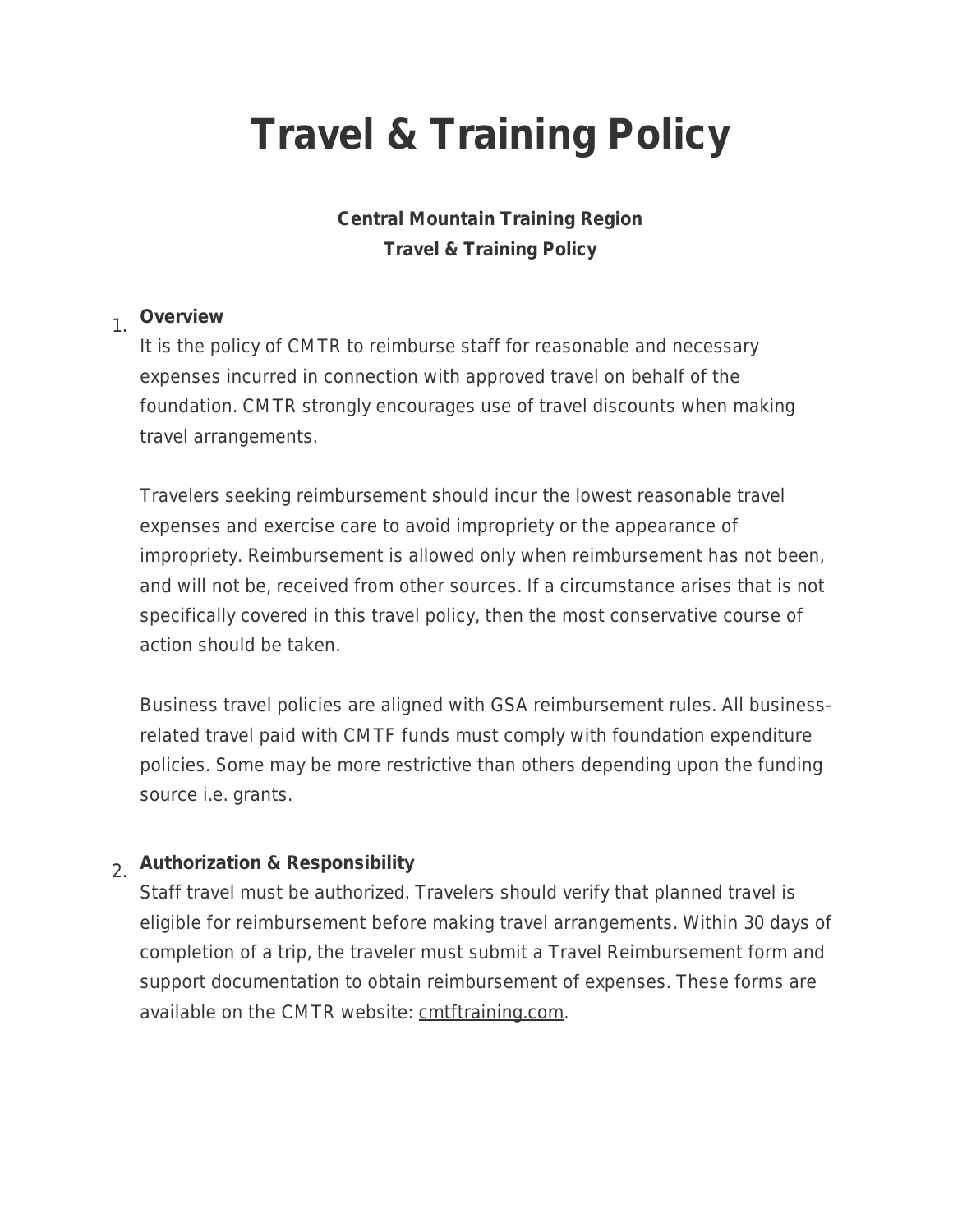Designated approval authorities are required to review expenditures and withhold reimbursement. Once the travel form is completed and signed by the agency head, the request is placed on the CMTR agenda for approval at the next monthly meeting. (First Thursday of each month, location vary)

# 3. **Personal funds**

Travelers should review reimbursement guidelines before spending personal funds for business travel to determine if such expenses are reimbursable. See Section II: Travel Expenses/Procedures for details. CMTR reserves the right to deny reimbursement of travel-related expenses for failure to comply with policies and procedures.

Travelers who use personal funds to facilitate travel arrangements will not be reimbursed until after the trip occurs and proper documentation is submitted.

#### 4. **Vacation in Conjunction With Business Travel**

In cases in which vacation time is added to a business trip, any cost variance in airfare, car rental or lodging must be clearly identified on the Travel Request form. CMTR will not prepay any personal expenses with the intention of being "repaid" at a later time, nor will any personal expenses be reimbursed.

# 5. **Exceptions**

Occasionally it may be necessary for travelers to request exceptions to this travel policy. Requests for exceptions to the policy must be made in writing and approved by the executive director or by the director of finance. Exceptions related to the director's or the director of finance's expenses must be submitted to the opposite person or the treasurer of the board of trustees for approval. In most instances, the expected turnaround time for review and approval is five business days.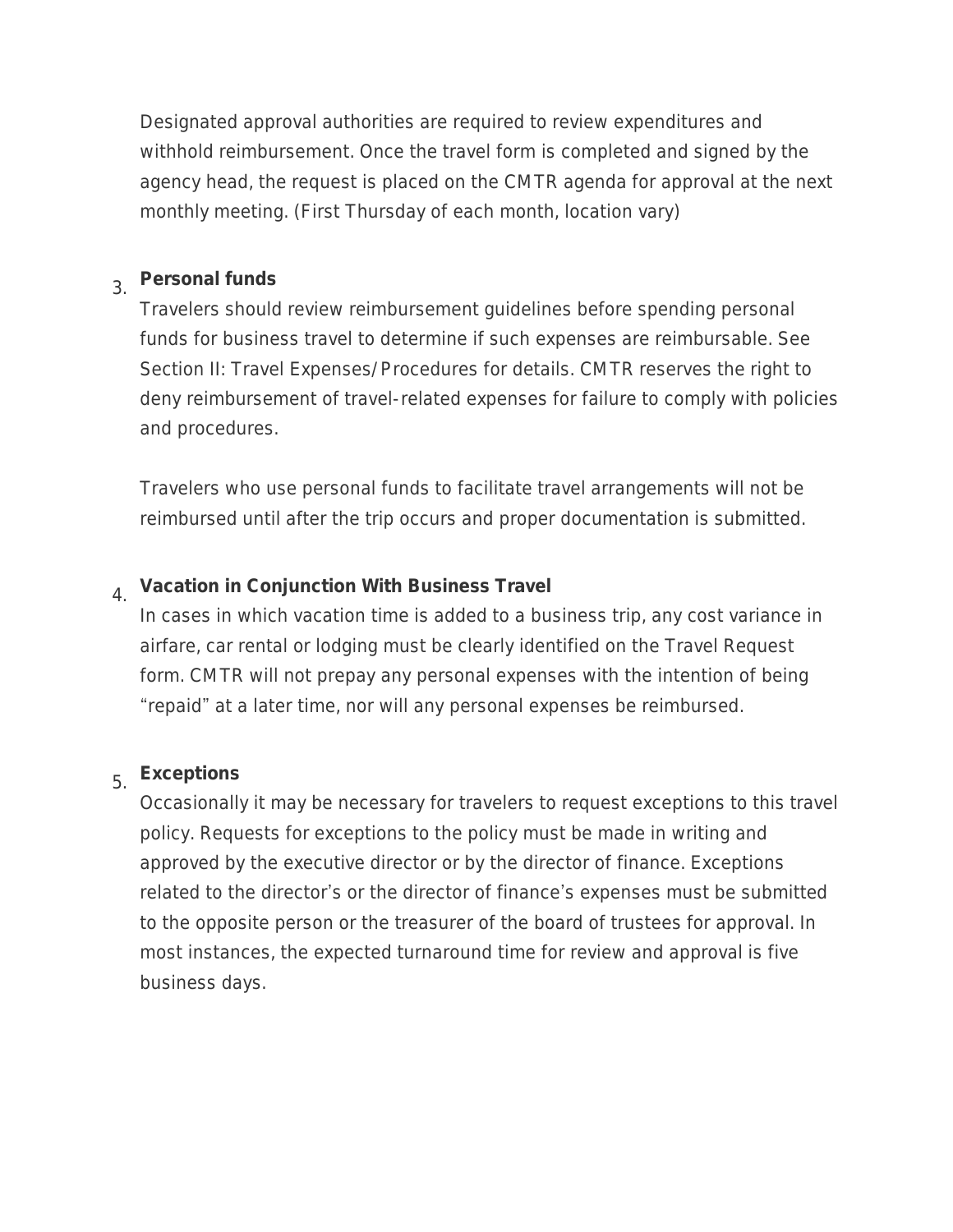#### **Travel Expenses/Procedures**

## 1. **General Information**

Authorized business travel includes prepayments must be pre-approved. Requests for reimbursement of expenses are to be submitted on a Travel Reimbursement form.

# 2. **Permissible Prepaid Travel Expenses**

Before the travel, CMTR may issue prepayments for airfare, rail transportation, rental vehicles, conference registration fees and cash advances. Applicable policies and methods of payments for these prepayments follow.

## 3. **Airfare**

An original itemized airline receipt, an e-ticket receipt/statement or an Internet receipt/statement is required. The receipt must show the method of payment and indicate that payment was made.

Travelers are expected to obtain the lowest available airfare that reasonably meets business travel needs. Travelers are encouraged to book flights at least 30 days in advance to avoid premium pricing.

Coach class or economy tickets must be purchased for domestic or international flights (defined as flight time totaling less than five consecutive hours excluding layovers). A higher-priced coach ticket cannot be purchased for a subsequent upgrade in seating.

A less-than-first-class ticket (i.e., business class) may be purchased at CMTR's discretion for domestic or international flights (defined as flight time exceeding five consecutive hours excluding layovers).

First-class tickets are not reimbursable.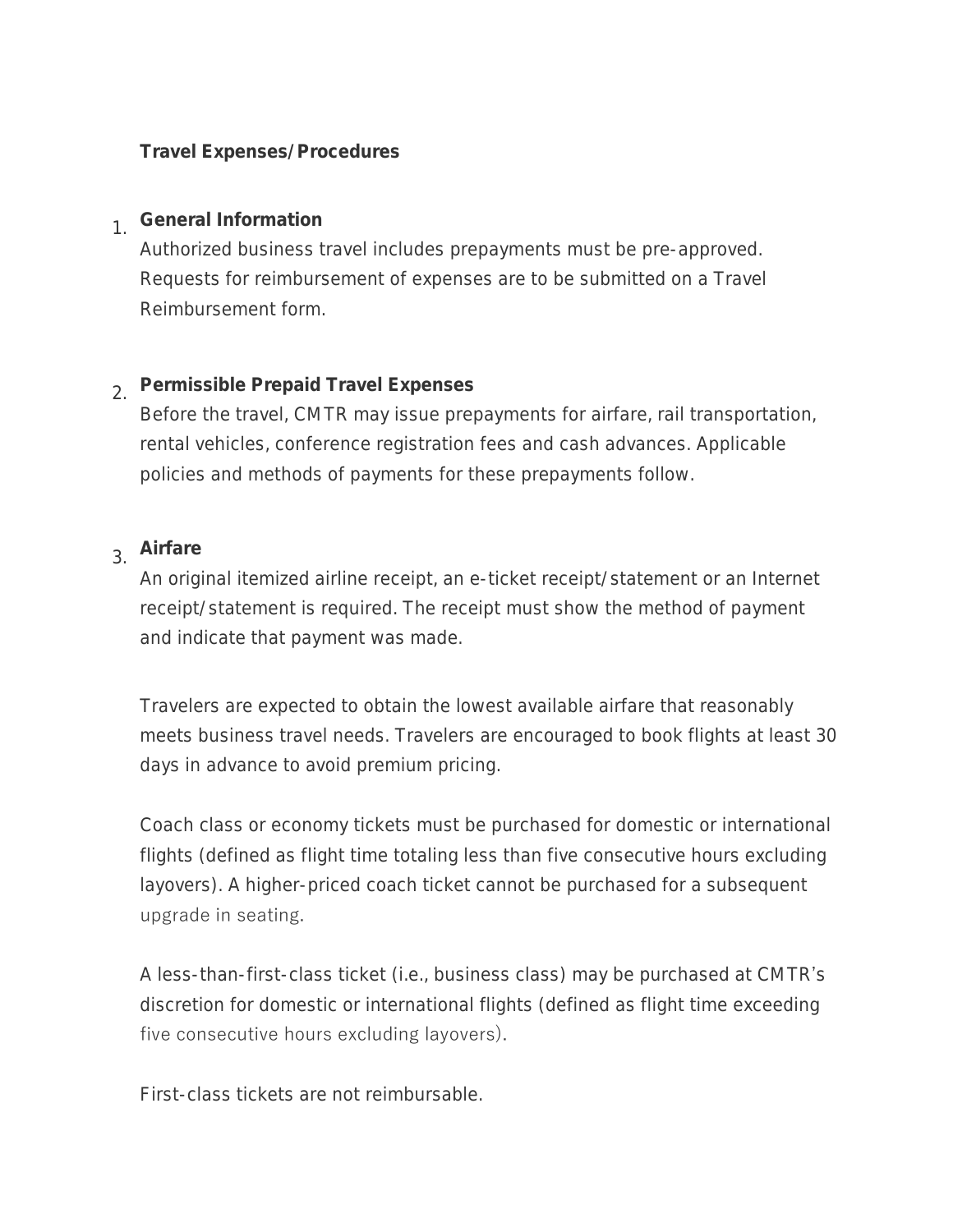# 4. **Rail Transportation**

CMTR will pay for rail transportation provided that the cost does not exceed the cost of the least expensive airfare.

An original itemized receipt, original e-ticket receipt/statement or Internet receipt/statement is required. The receipt must show the method of payment and indicate that payment was made.

# 5. **Rental Vehicles**

CMTR will pay for approved use of a rental vehicle. See the section on reimbursements below in this section.

Registration fees paid directly by an individual will not be reimbursed until the conference is completed.

#### 6. **Travel Advances**

Cash advances are authorized for specific situations that might cause undue financial hardship for business travelers.

Expenses associated with the travel must be reconciled and substantiated within **10 days** of the return date. The Agency must repay CMTR for any advances more than the approved reimbursable expenses. The department initiating the travel is responsible for notifying the business office to deposit any excess funds into the appropriate departmental account.

Travel advances are processed by submitting a completed Travel Request form for Payment to the Board at the monthly meeting. Reimbursement for any remaining expenses is processed on a Travel Reimbursement form approved by the designated approval authority.

# 7. **Reimbursements**

Requests for reimbursements of travel-related expenses are submitted on a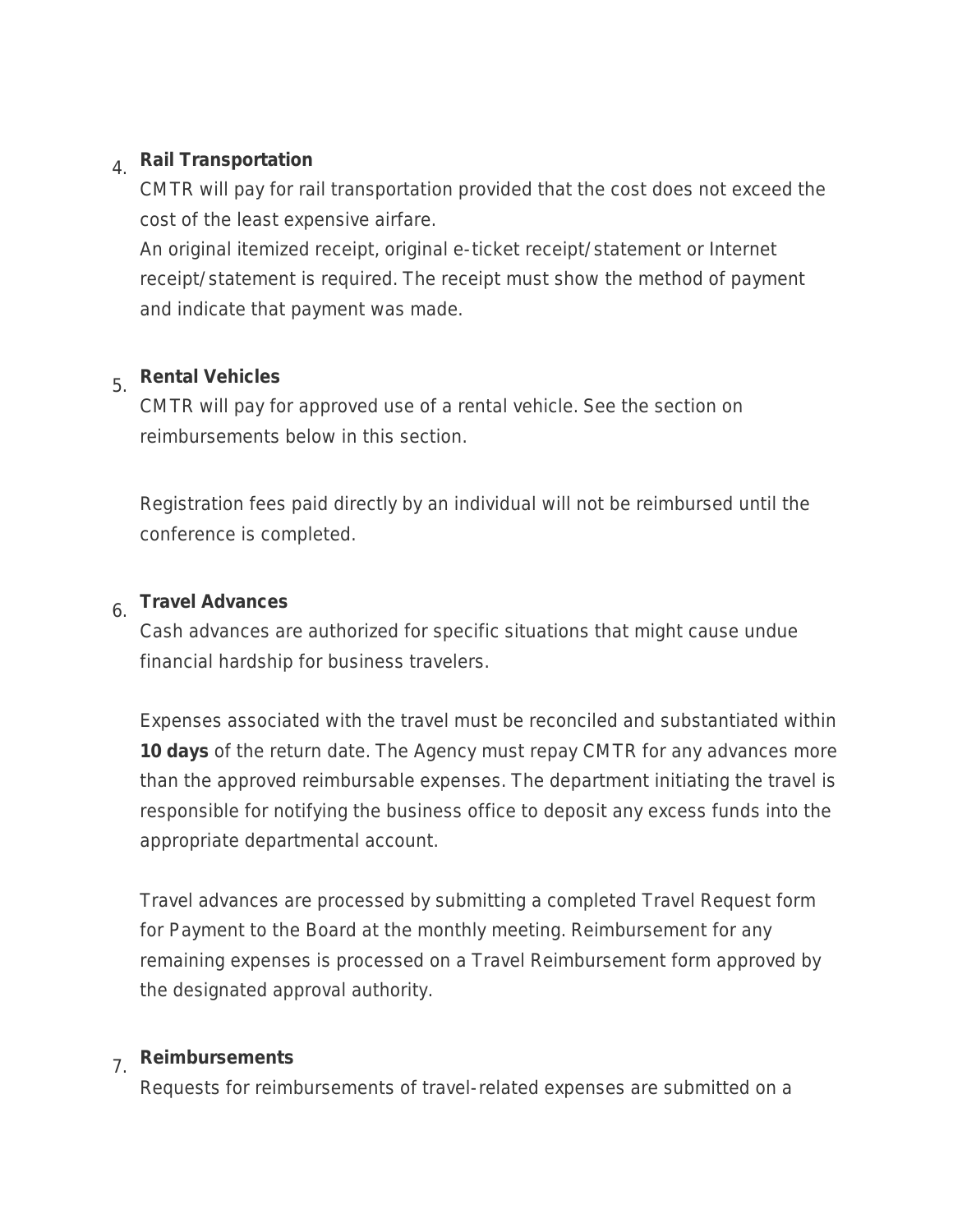Travel Reimbursement form. This form must be accompanied by supporting documentation. Travel Reimbursement form must be signed by the agency head or his / her designated representative. This form must be accompanied by supporting documentation along with proof of attendance.

These forms must be submitted to the CMTR within **10 days** after the class is completed and the trip is completed. Travel Reimbursement forms and receipts not submitted within this time frame require exception approval from the executive director with an explanation as why and are subject to rejection by the board.

Reimbursement of travel expenses is based on documentation of reasonable and actual expenses supported by the original, itemized receipts where required. Reimbursements that may be paid by CMTR will be shown on the request. (See Appendix B – Training and Travel Request Form.)

## 8. **Automobile (Personally Owned - Domestic Travel)**

A valid driver's license issued by the United States and personal automobile insurance are required for expenses to be reimbursed. Drivers should be aware of the extent of coverage (if any) provided by his or her automobile insurance company for travel that is business or not personal in nature.

Reimbursement for use of a personal automobile is based on the CMTR mileage rate, but not to exceed the State reimbursement rate.

The Staff Travel Reimbursement (At the time when CMTR has employees) form is required for reimbursement for all vehicle-related expenses, including gasoline, wear and tear, and personal auto insurance. As of [Date], the rate is [\$X. XX] per mile. Travelers may opt to request reimbursement for gasoline instead of the CMTR mileage rate. In these instances, original, itemized receipts are required.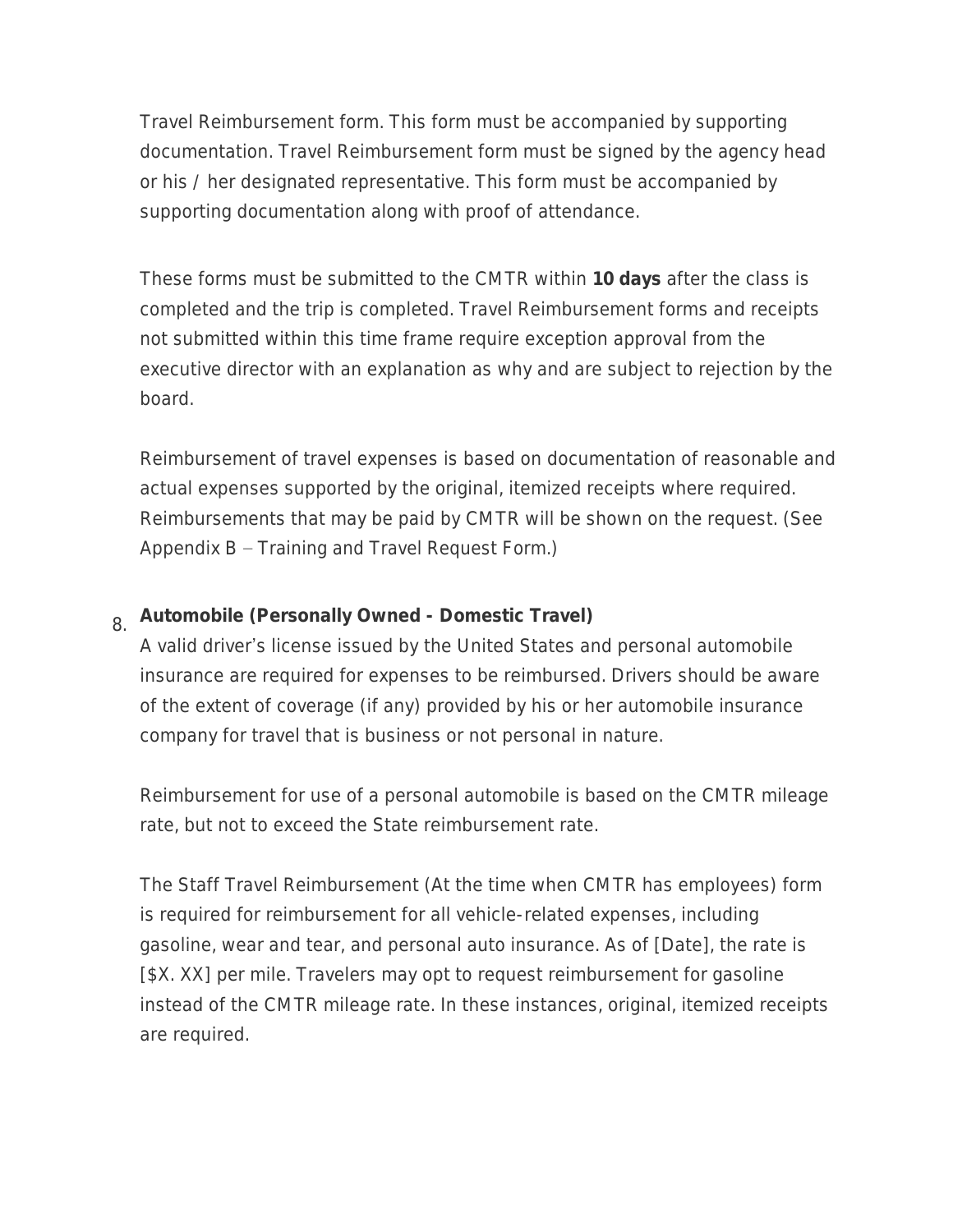## 9. **Automobile (Rental - Domestic Travel)**

Reimbursement for a commercial rental vehicle as a primary mode of transportation is authorized only if the rental vehicle is more economical than any other type of public transportation, or if the destination is not otherwise accessible. Vehicle rental at a destination city is reimbursable. Original receipts are required and will only be reimbursed upon submission of proper documentation.

CMTR authorizes reimbursement for the most economic vehicle available. In certain circumstances, larger vehicles may be rented, with supervisory approval. The rental agreement must clearly show the date and the points of departure / arrival, as well as the total cost. Drivers must adhere to the rental requirements, and restrictions must be followed. Original receipts are required. Reimbursement is limited to the State-approved rate. Colorado.

Drivers should be aware of the extent of coverage (if any) provided by his or her automobile insurance company for travel that is business or not personal in nature.

Parking fees, tolls and other incidental costs associated with the vehicle use are not covered by the rental agreement.

Travelers are strongly encouraged to fill the gas tank before returning the vehicle to the rental agency to avoid service fees and more expensive fuel rates.

#### 10.**Lodging (Commercial)**

The cost of overnight lodging (room rate and tax only) will be reimbursed to the traveler if the authorized travel is 50 miles or more from the traveler's home or primary worksite.

The CMTR Board may approve exceptions to this restriction in writing by the executive director or. CMTR will also consider lodging and per diem in emergency situations i.e. weather, late class assignments, etc.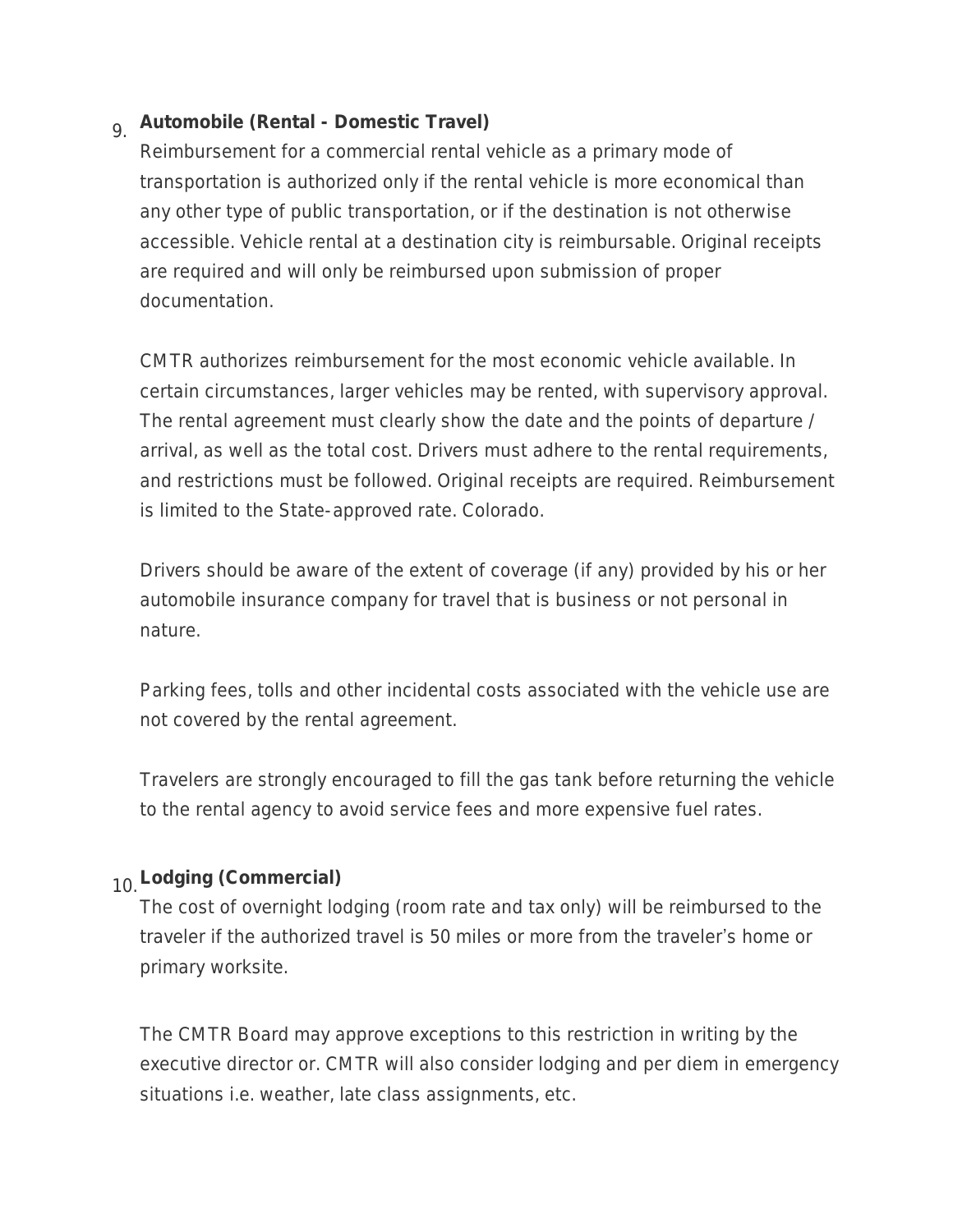CMTR will reimburse lodging expenses at reasonable, single occupancy or standard business room rates.

Only single room rates are authorized for payment or reimbursement unless the second party is representing the agency in an authorized capacity. If the lodging receipt shows more than a single occupancy, the single room rate must be noted. If reimbursement for more than the single room rate is requested, the name of the second person must be included.

#### 11.**Meals (per diem)**

Per Diem allowances are reimbursable for in-state overnight travel that is 50 miles or more from the traveler's home or primary worksite. Per Diem allowances are applicable for all out-of-state travel that is 50 miles or more from the traveler's home or primary worksite.

CMTR per Diem rates is based on the City of Pueblo, Fiscal Agent, rate; \$40 per day (\$8 breakfast, \$12 lunch and \$20 dinner). Incidental expenses will not be reimbursed.

Per Diem reimbursements are based on departure and return times over the entire 24-hour day and are prorated accordingly.

#### **Travel within a single day**

- $\bullet$ Lunch is not reimbursed
- $\bullet$ Breakfast and dinner may be allowed if the student departure from home is before 5 a.m. and return is after 8 p.m.

#### **Overnight Travel**

 $\bullet$ Departure from home: Before 5 a.m.- Breakfast, lunch, dinner; before 11 a.m. – lunch, dinner; before 4 p.m. – dinner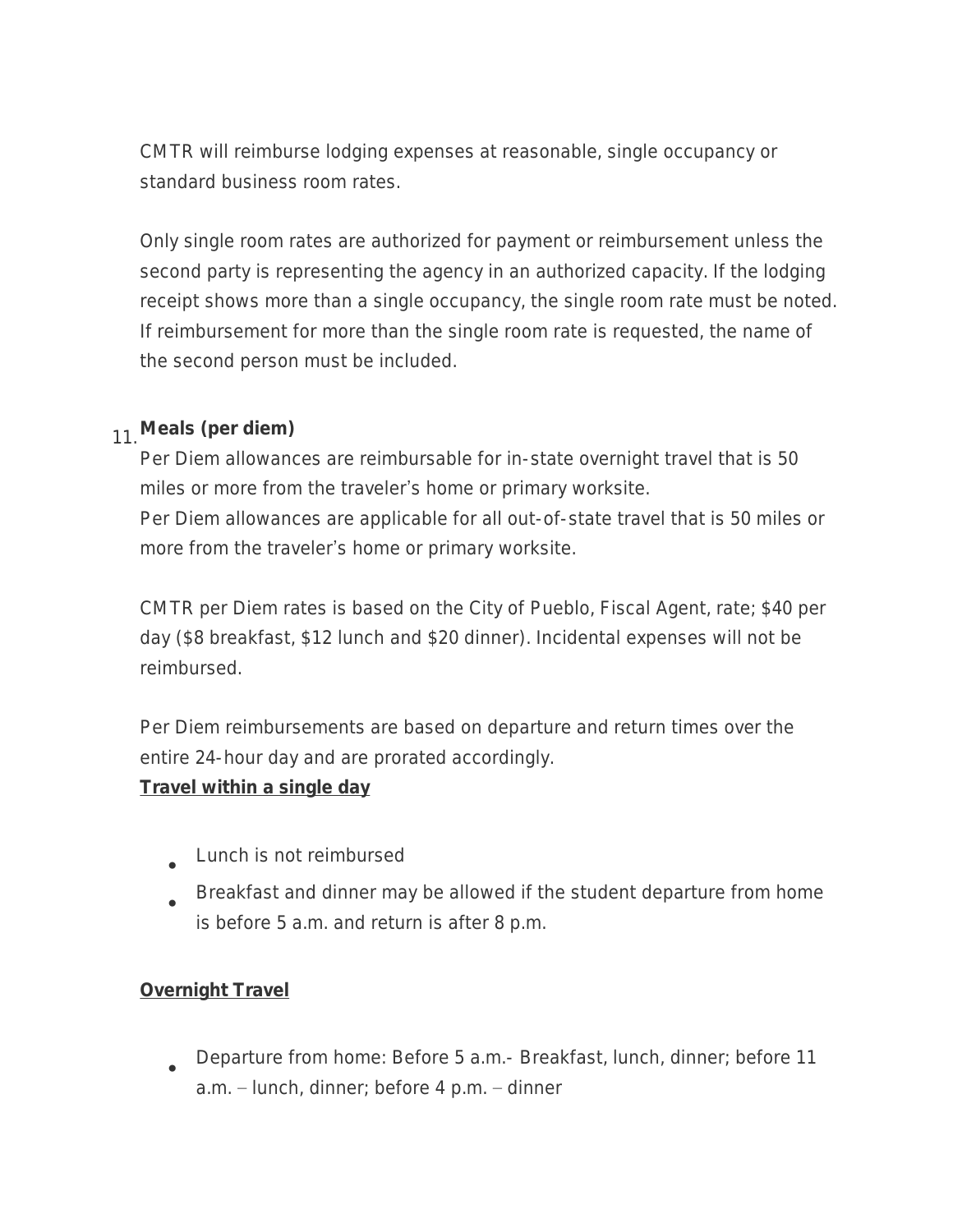$\bullet$ Arrival at home: After 9 a.m. – Breakfast; after 1 p.m. – breakfast, lunch; after 8 p.m. – breakfast, lunch, dinner a free meal is served on the plane, included in a conference registration fee, built into the standard, single hotel room rate or replaced by a legitimate business meal, the per diem allowance for that meal may not be claimed.

Receipts are not required for per diem allowances. Per Diem allowances are reimbursed after the trip is completed.

## **12.Business meals**

Travelers are required to follow CMTR expenditure policies when requesting reimbursement for business meals. Original itemized receipts are required.

## **13.Business Expenses**

Business expenses, including faxes, photocopies, Internet charges, data ports and business telephone calls incurred while on travel status, can be reimbursed. Original itemized receipts are required.

#### **14.Parking**

Original receipts are required for parking fees (including airport parking). The lodging bill can be used as a receipt when charges are included as part of the overnight stay.

## **15.Telephone Calls**

The costs of personal telephone calls are the responsibility of the individual.

#### **16.Tolls**

Original receipts are required for tolls.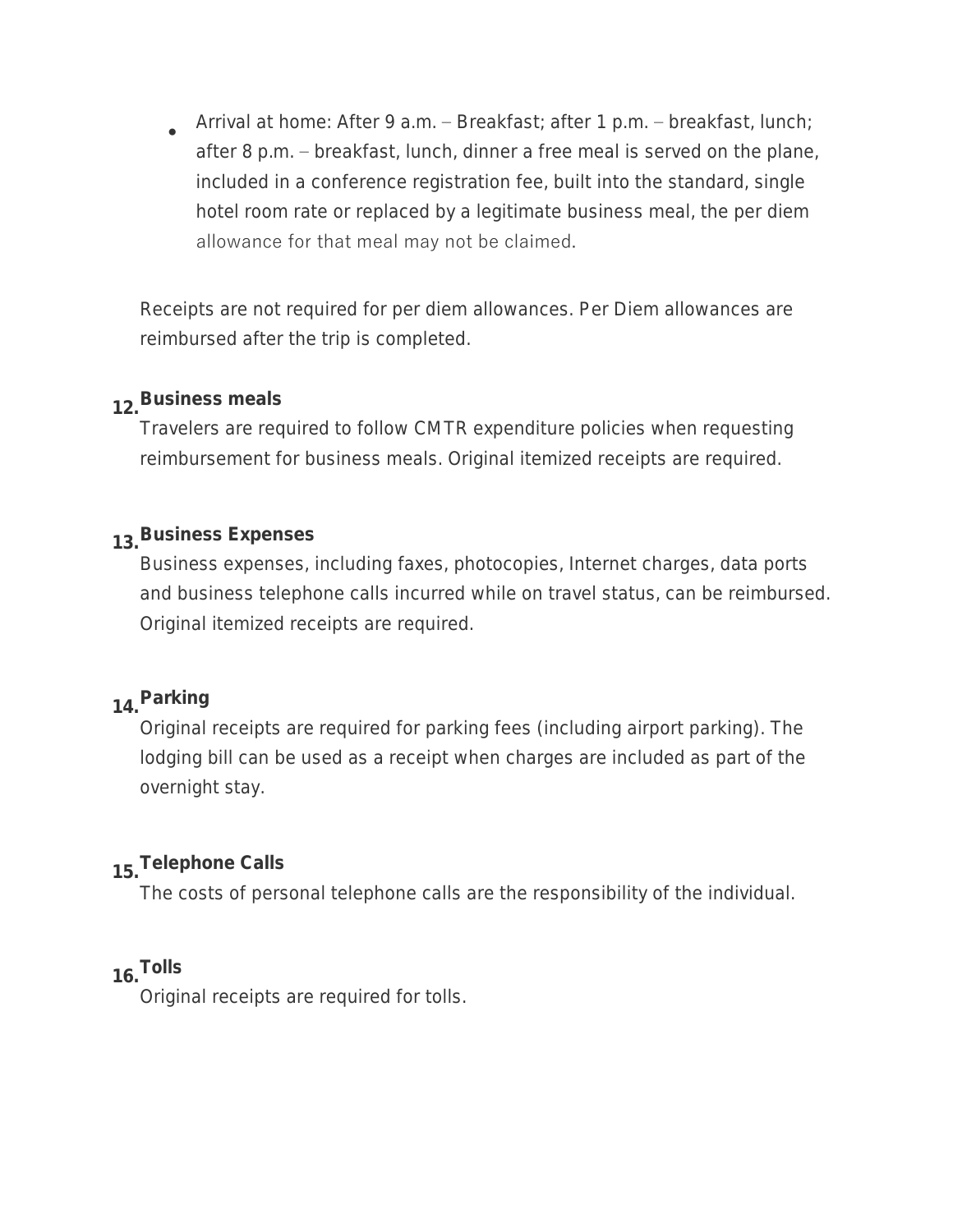#### **17.Miscellaneous Transportation**

Original receipts are required for taxi, bus, subway, metro, ferry and other modes of transportation.

#### **18.18.Visa, Passport Fees & Immunizations**

If these items are required for international travel, their reimbursement is left to the discretion of your supervisor. If approved by the designated authority, original itemized receipts are required.

#### 19.**Non-Reimbursable Travel Expenses**

The following items that may be associated with business travel will not be reimbursed by CMTR:

- $\bullet$ Airline club memberships
- $\bullet$ Airline upgrades
- $\bullet$ Business class for domestic flights or first class for all flights
- $\bullet$ Childcare, babysitting, housesitting, or pet-sitting/kennel charges
- $\bullet$ Commuting between home and the primary work location
- $\bullet$ Costs incurred by traveler's failure to cancel travel or hotel reservations in a timely fashion
- $\bullet$ Evening or formal wear expenses
- $\bullet$ Haircuts and personal grooming
- $\bullet$ Laundry and dry cleaning
- $\bullet$ Passports, vaccinations, and visas when not required as a specific and necessary condition of the travel assignment
- $\bullet$ Personal entertainment expenses, including in-flight movies, headsets, health club facilities, hotel pay-per-view movies, in-theater movies, social activities and related incidental costs
- $\bullet$ Travel accident insurance premiums or purchase of additional travel insurance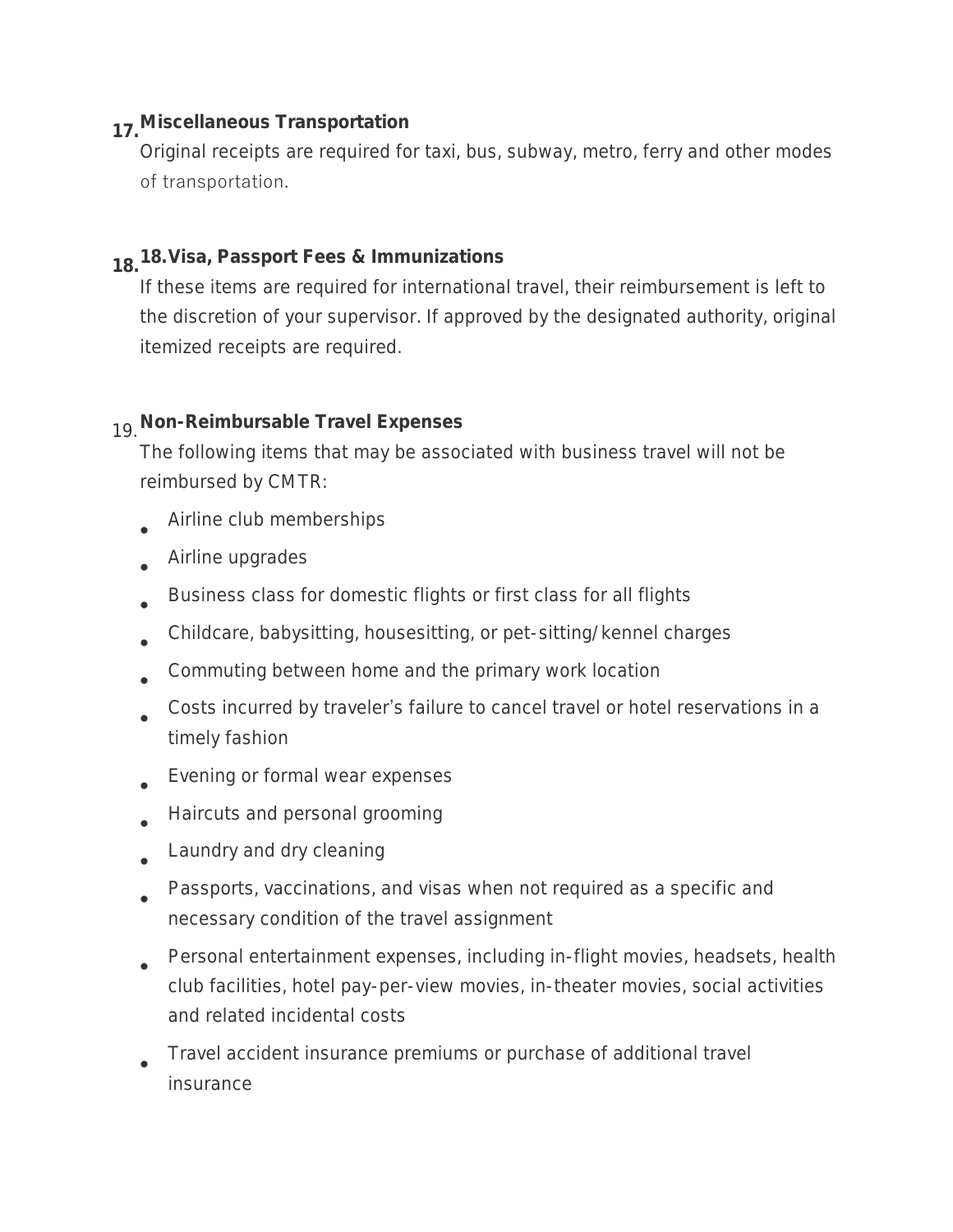$\bullet$ Other expenses not directly related to the business travel

#### 20.**Travel for Non-Employees**

Additional costs for travel, lodging, meal or other travel expenses for spouses or other family members will not be reimbursed unless the individual has a bona fide company purpose for engaging in the travel or attending the event. Such travel is limited to senior management and should occur infrequently.

## **Section 8: POST Funded Grant Procedures (As Per POST Grant Guidelines) ALLOWABLE STUDENT TRAVEL AND BACKFILL EXPENSES**

## **1. Student Travel Expenses**

Travel costs for students traveling for official POST approved training are eligible and include commercial transportation, air fare, registration costs, tuition, parking, public transportation, computer connection fees, mileage, per diem and lodging. A traveler shall be paid only for cost-effective travel expenses. POST encourages travelers to take advantage of tax emption whenever possible; however, taxes are an eligible cost to be reimbursed or advanced. Any commercial travel such as taxi or shuttle requires a receipt.

#### **2. Student Mileage for Personal or Fleet Vehicles**

A traveler most use a fleet vehicle if available. If one is not available and traveler has to use a personal vehicle they shall be allowed mileage reimbursement for each mile actually and necessarily traveled. The traveler's local mileage rate shall be used to determine mileage reimbursement but shall not exceed the State's mileage rate. Payment requests must be accompanied by documentation that identified the miles traveled, the origination and destination location and the purpose of the trip. Student mileage for personal vehicles may not be requested in advance of travel.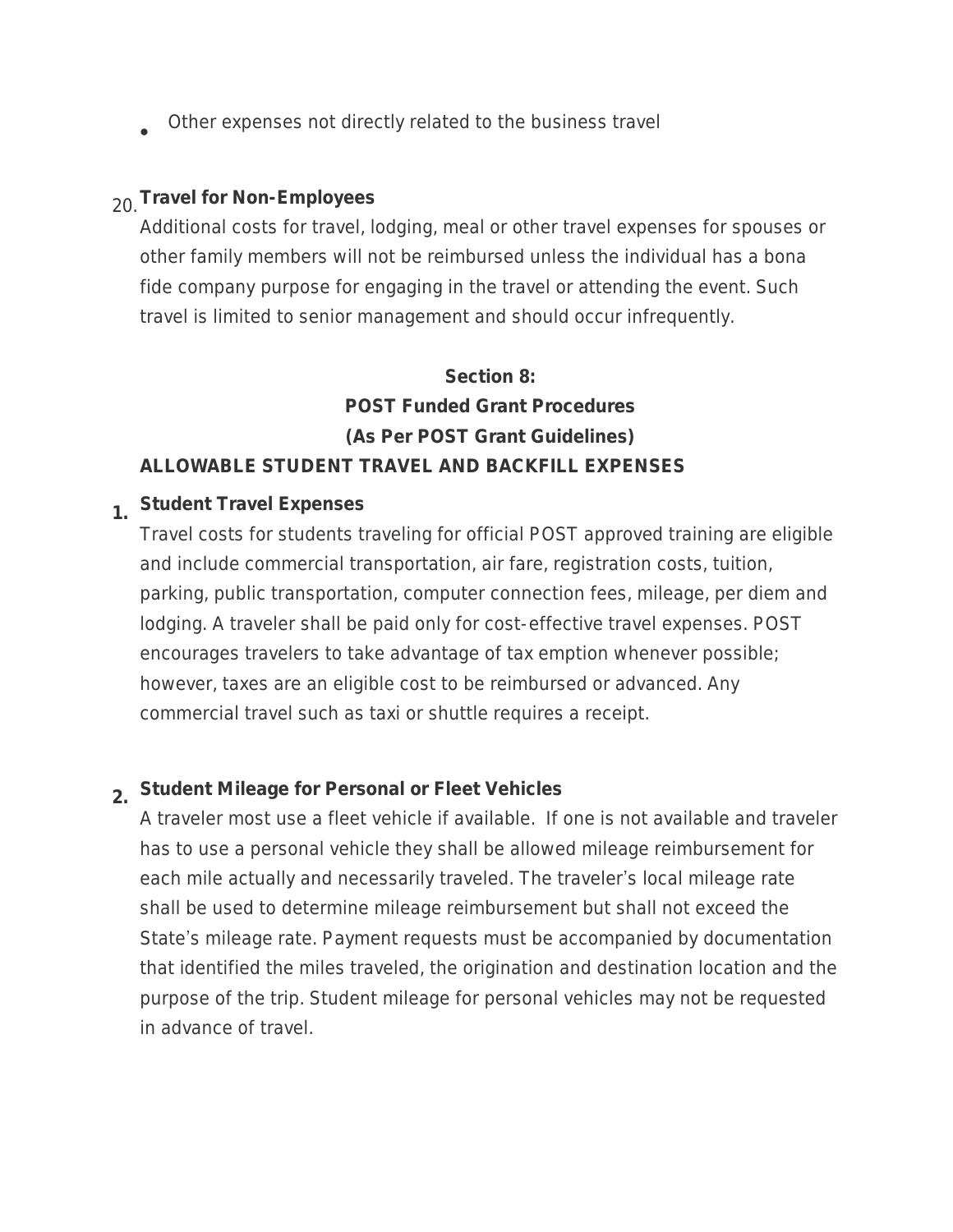# **3. Daily Meal Allowance**

Meals are allowable when the student is in travel status attending training. Only daily per diem is to be requested for reimbursement. The actual costs of meals will not be reimbursed. The traveler's per diem will be based on the City of Pueblo's per diem which is \$40/day. Student per diem may NOT be requested in advance of travel.

## **4. Student Lodging**

Student lodging is allowable when the student is in travel status attending training. A traveler shall be paid only for cost-effective travel expenses. Actual itemized hotel bills must be submitted as documentation of expense. POST does reimburse for the cost of taxes and resort fees charged to lodging bills; however, students are encouraged to seek tax exemption when applicable. An itemized statement from the lodging provider must be submitted for reimbursement. Copies of credit card statements are not sufficient. Student lodging expenses may be requested in advance of travel. A written quote provided by the lodging provider is required to be submitted to POST for any advance lodging request.

## 5. **Eligible Payments in Advance of Travel**

Payments in advance of travel are eligible and include:

- $\bullet$ Tuition or registration
- $\bullet$ Commercial travel and lodging
- $\bullet$ Training supplies for the student to attend training such as ammo, target, range fee, etc. (not computers or laptops) Under no circumstances shall a travel advance exceed \$1,500 per traveler, per trip. Funds will not be disbursed more than ninety (90) days in advance of their actual expenditure, regardless of an encumbrance beyond that date. Extenuating circumstances requiring receipt of funds more than ninety (90) days before actual use must be approved by POST.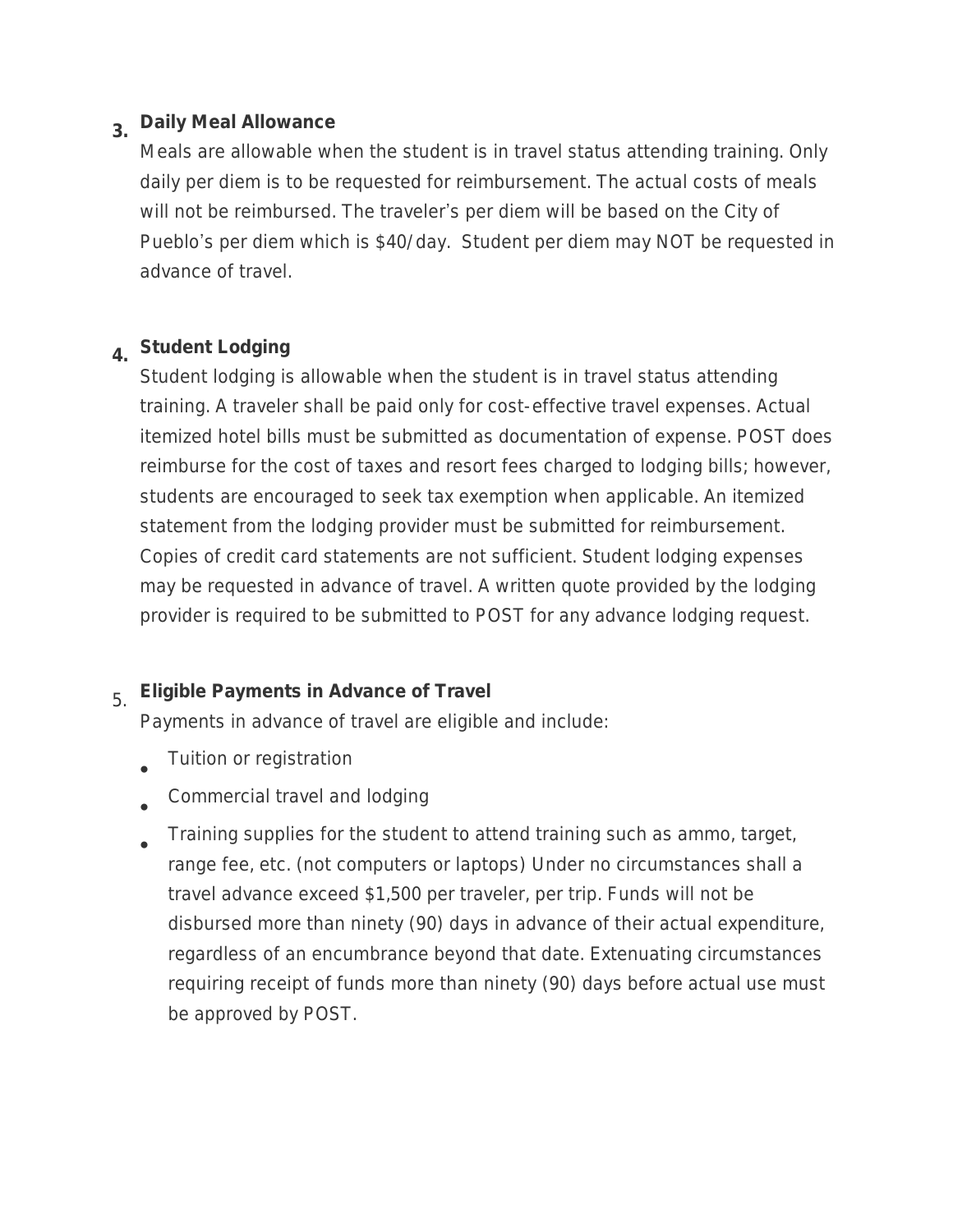A traveler shall settle his or her travel advance within 45 days of completion of travel by submitting applicable receipts. Travelers receiving an advance of travel are required to submit a certificate of completion of the training attended.

## **6. Backfill**

Grant recipient must make known to the law enforcement agencies within their region that backfill funds are available. Regions may prioritize the use of backfill funds as a lower-use priority. The provision of personnel resources to fill the position of a law enforcement officer, who is traveling to or from, or attending or conducting, POST- approved training is allowable. Only actual hourly salary, not to exceed \$50 per hour, is allowable. Documentation of hourly salary of the individual must accompany the payment request when these costs are charged to the grant. POST funds may not be used to pay for the pro rata share of vacation, leave, sick leave, FMLA, retirement and other fringe benefits of personnel.

#### **ALLOWABLE INSTRUCTOR EXPENSES**

#### **1. Allowable Peace Officer Instructor Fees**

The daily fee for peace officer instructors who are not staff members of the grant recipient shall not exceed \$400.00 per full day for Lead Instructor and \$300 for Assistant Instructors or \$50.00 per hour to conduct training. The fee does not include per-diem and travel reimbursement which may also be granted to an instructor. Exceptions to this rule may be made on a case-by-case basis upon written request of the grant recipient to the POST Grant Manager. All POST funds provided to an individual for providing training must be recorded and distributed via the use of a W-2 or W-9.

#### **2. Allowable Professional Trainer Instructor Costs**

Professional trainer fees will be reviewed and approved during the POST application approval process. Professional trainer fees that are not contained within the POST application will have to be reviewed and approved by the Grant Subcommittee on an as needed basis. POST will need ten business days to accommodate the review process.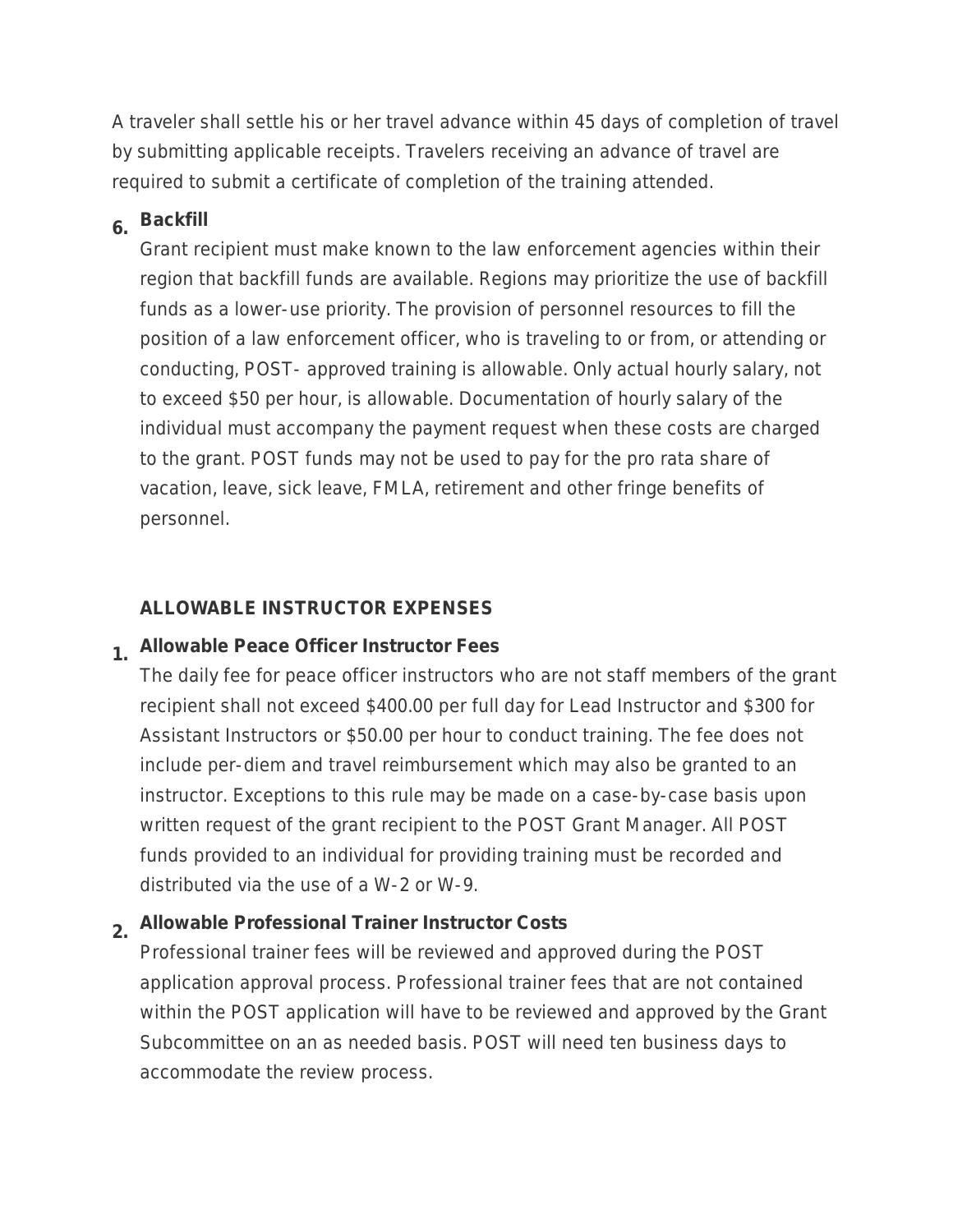## **3. Instructor Daily Meal Allowance**

Meal allowance is allowable when the instructor is in travel status conducting training. The sponsoring agency's local per diem policy shall be used to determine all per diem reimbursements based City of Pueblo's per diem rate.

# **4. Instructor Lodging**

Instructor lodging is allowable when the instructor is conducting training. A traveler shall be reimbursed only for the night before the training is to occur and during each full-day of training including the last day. A traveler shall be paid only for cost-effective travel expenses. Actual itemized hotel bills must be submitted as documentation of expense. Copies of credit card statements are not sufficient.

#### **ALLOWABLE CLASS EXPENSES**

## **1. Refreshments**

The cost of refreshments and other related non-food costs associated with the training may not exceed \$5 per day per expected student. The term "refreshment" refers to light snacks and beverages customarily available during morning and afternoon breaks that are a scheduled part of the training agenda. Light refreshments include beverages such as coffee, tea, juice, water or soft drinks, and light snacks include donuts, bagels, muffins, fruit, cookies, and chips. The amount and variety of the refreshments provided should be no greater than what is appropriate for the expected number of attendees. Grant funds may not be used for meals. For example working breakfast, lunch or student receptions. Purchases for class refreshments require an itemized receipt for payment reimbursement.

## **2. Training Supplies**

Supplies are items that are expended or consumed during the training class (e.g., manuals, field guides, targets, ammunition, masks, disks, USB ports, easels, markers, binders, batteries, etc.). Printing and mailing of class material are allowable. Documentation of cost is required for reimbursement.

#### **ALLOWABLE SCHOLARSHIP & EQUIPMENT COSTS**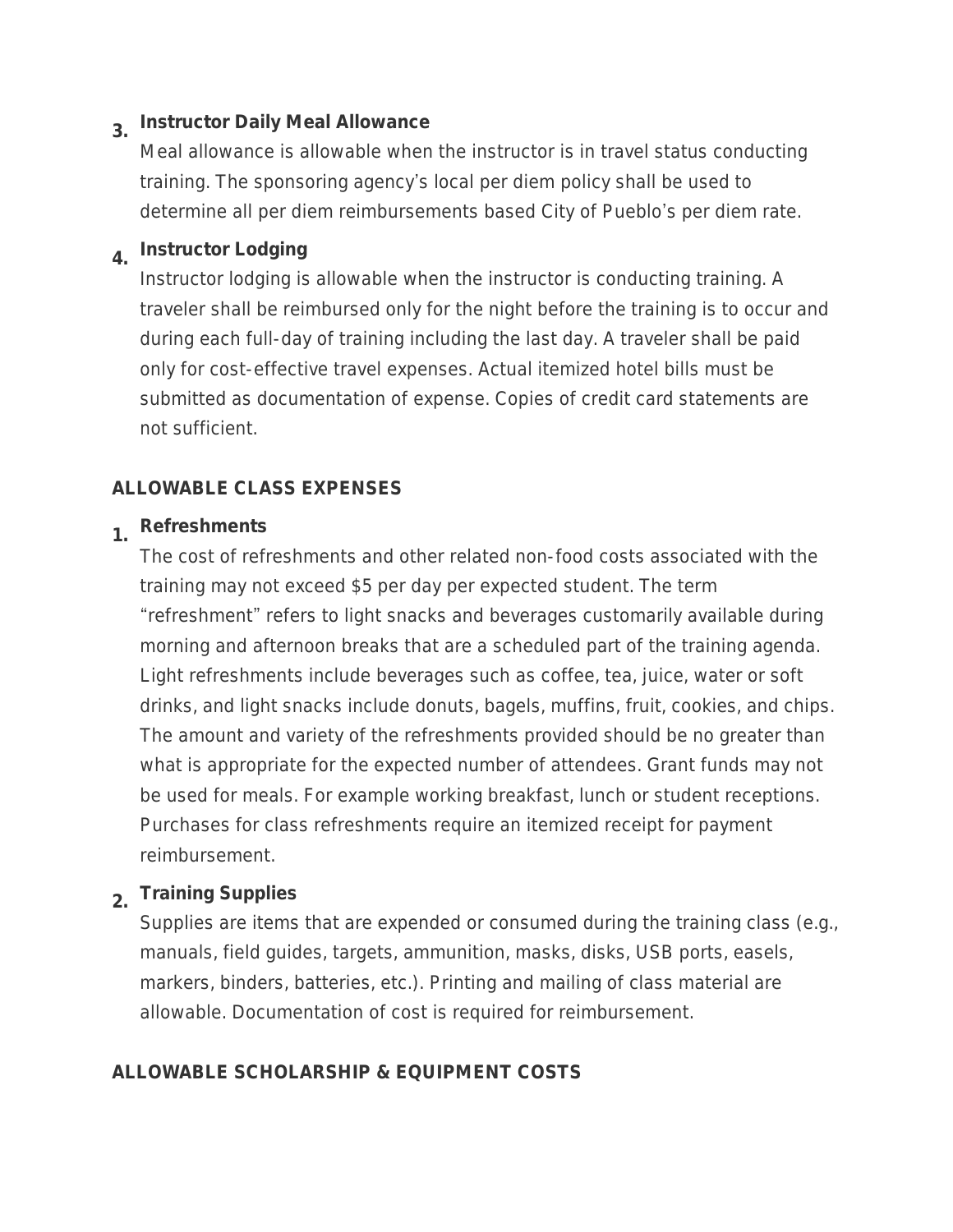- 1. A scholarship is a financial assistance provided to a student to cover the cost of attending training outside of the region or state. All students provided scholarship funds must submit a Certificate of Completion for expenses to be eligible for reimbursement. Allowable scholarship costs are:
	- $\bullet$ Tuition and registration expense
	- $\bullet$ Travel, per-diem and lodging expenses
	- $\bullet$ Training supplies required for the student to attend training such as ammo, targets

#### 2. **State-Wide Training Providers**

Program Delivery Training Providers are eligible for an additional award of between 5% and 15% to cover direct personnel costs associated with the statewide delivery of POST-approved peace officer training. The Grant Subcommittee will determine the program delivery percentage and make this recommendation during the application review process. Program Delivery costs may not exceed 15% of the total approved budget for training, equipment and scholarships. Agencies may elect to use this percentage or a portion of the percentage to carry out POST-approved training activities instead of paying personnel costs. Over time, benefits, fringe benefits, vacation, FMLA, retirement and other related fringe benefits are not allowed to be charged to the POST grant. Payments for Program Delivery do not require supporting cost documentation be submitted to POST; however, supporting cost documentation equal to 100% of the direct personnel costs must be on file and retained by the grantee for the retention period. Examples of acceptable cost documentation include time sheets, payroll reports, and time-allocation reports. The use of these funds may be reviewed during monitoring conducted by POST or requested by POST at any time.

## **3. Training Regions-Program Delivery**

POST-designated Training Regions are eligible for reimbursement of direct personnel costs associated with the regional delivery of POST-approved peace officer training. Personnel costs may not exceed 5% of the total approved budget for training, equipment, and scholarships. Agencies may elect to use this